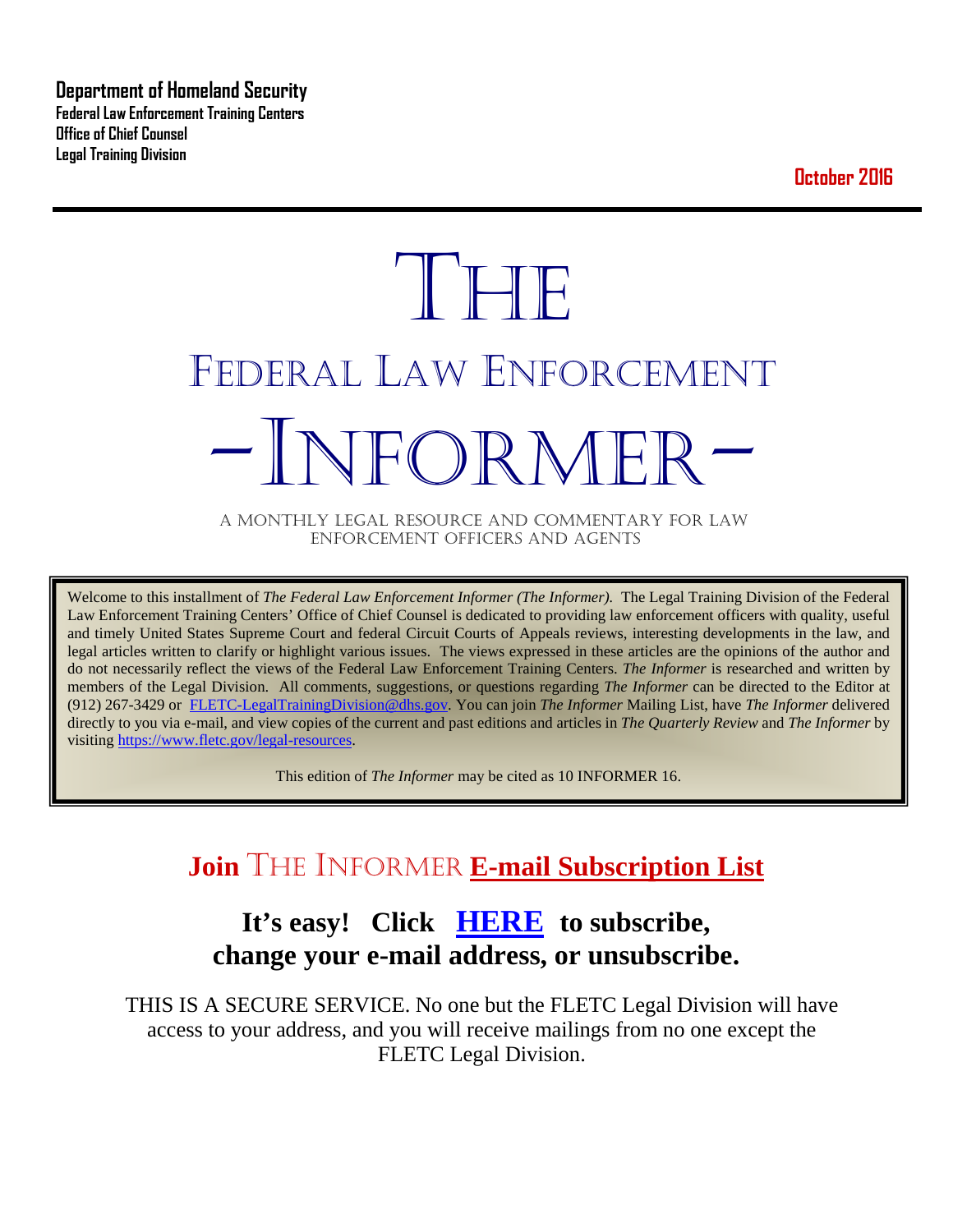# **The Informer –October 2016**

# **Case Summaries**

### **[Circuit Courts of Appeals](#page-3-0)**

### **[Third Circuit](#page-3-1)**

| ma va var<br><b>Johnson v. City of Philadelphia:</b> Whether an officer was entitled to qualified immunity<br>after he shot and killed a suspect who assaulted him and then reached for the officer's gun4                                                                    |
|-------------------------------------------------------------------------------------------------------------------------------------------------------------------------------------------------------------------------------------------------------------------------------|
| <b>Fifth Circuit</b>                                                                                                                                                                                                                                                          |
| <b>United States v. Toussaint:</b> Whether the emergency-aid exception to the<br>Fourth Amendment's warrant requirement allows officers to conduct warrantless                                                                                                                |
| <b>Sixth Circuit</b>                                                                                                                                                                                                                                                          |
| United States v. Calvetti: Whether a <i>Miranda</i> violation invalidated the defendant's<br>subsequent consent to search; whether the defendant's consent was voluntary; whether<br>agents were required to tell the defendant that she could refuse to consent, and whether |
| <b>Seventh Circuit</b>                                                                                                                                                                                                                                                        |
| <b>United States v. Wright:</b> Whether an officer received valid third-party consent                                                                                                                                                                                         |
| <b>Ninth Circuit</b>                                                                                                                                                                                                                                                          |
| United States v. Williams: Whether the officers' warrantless search of the defendant                                                                                                                                                                                          |
|                                                                                                                                                                                                                                                                               |
|                                                                                                                                                                                                                                                                               |

# **FLETC Informer Webinar Series**

### **1. The Fifth Amendment and Compelling Unencrypted Data, Encryption Codes and/or Passwords**

♦

1 ½ - hour webinar presented by Bob Cauthen, Assistant Chief, FLETC Legal Division. This webinar will examine the Fifth Amendment Self-Incrimination Clause and three United States Supreme Court decisions that form the underpinnings of the legal analysis concerning documents and data on electronic devices and then cover federal case law analyzing whether, and if so how, the government can compel a suspect or defendant to disclose a password or encryption code or produce an unencrypted version of data already lawfully in the government's possession.

### **Date and Time: Thursday November 10, 2016, 2:30 p.m. EDT**

**To join this webinar:<https://share.dhs.gov/informer>**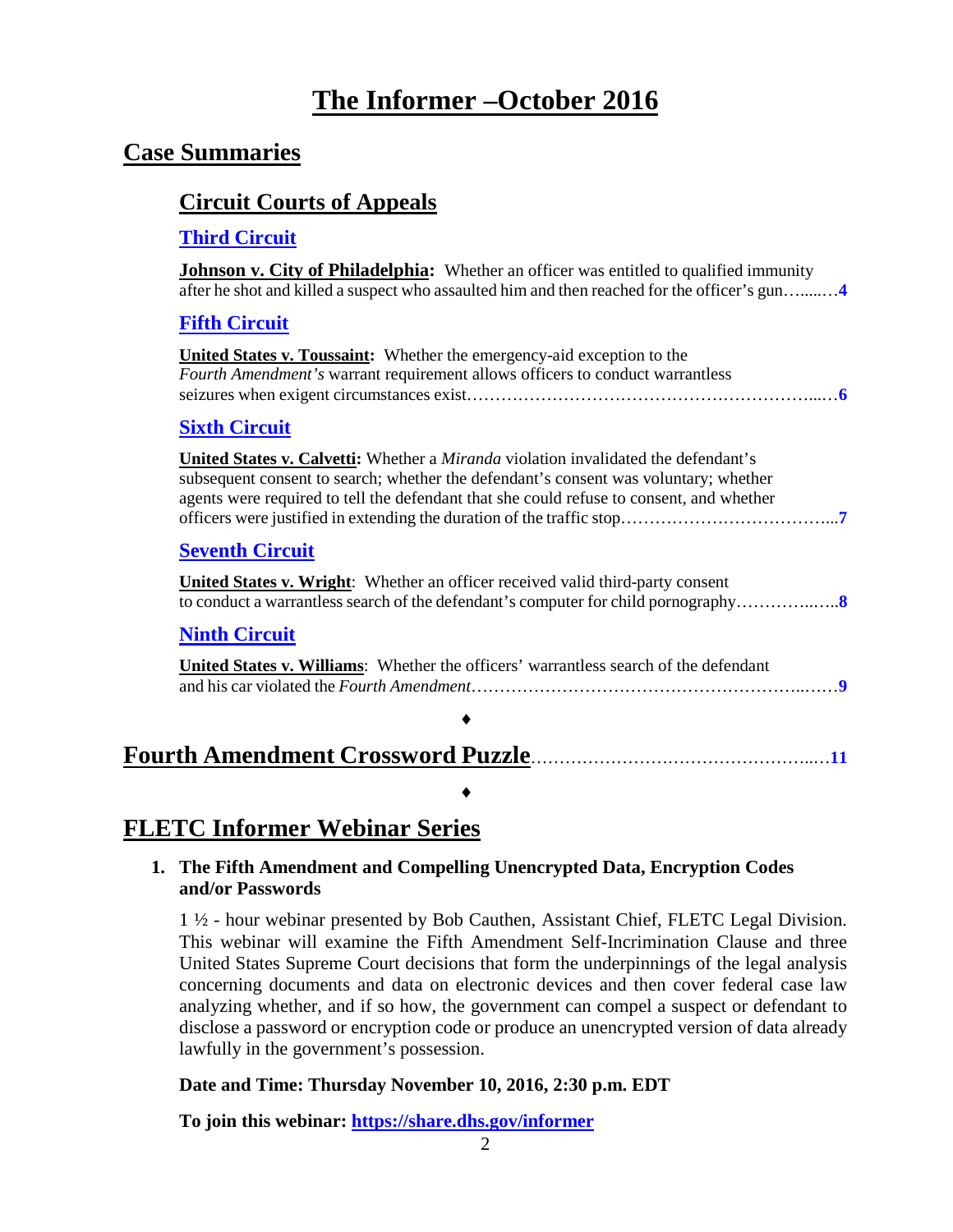# **Bruce's Brownbag Webinar**

Each week, Bruce Barnard selects a very recent Federal case that is "hot off the press" and discusses the impact and possible lessons learned for law enforcement officers. This webinar series is intentionally offered over the lunch break, so pack your lunch on Wednesday, eat at your desk, and join us for an interesting discussion on cases involving the legal aspects of law enforcement. **The site is always running and you can download slides and recordings of previous webinars in the archives on the site.** We hope to see you every Wednesday!

- **1. Wednesday October 26, 2016 - 11:45 a.m. to 12:15 p.m. (EDT)**
- **2. Wednesday November 2, 2016 - 11:45 a.m. to 12:15 p.m. (EDT)**

**To join Bruce's Brown Bag Webinar: <https://share.dhs.gov/bbw>**

### ♦

## **FLETC Informer Rewind Wednesday**

When the training schedule does not allow us to provide a "live" webinar, please join us for the broadcast of a previously aired webinar.

**1. Wednesday November 2, 2016 - 12:15 p.m. -1:15 p.m. (EDT)** We will replay **Constitutional Law for Law Enforcement** (originally aired June 2016).

To join a Rewind Wednesday webinar: **<https://share.dhs.gov/informer>**

♦

**Please check the FLETC Webinar Schedule and News section at: <https://share.dhs.gov/informer> for updates and the most current webinarrelated news.** 

### ♦

## **To participate in a FLETC Informer Webinar:**

- 1. Click on the link to access the Homeland Security Information Network (HSIN).
- 2. If you have a HSIN account, enter with your login and password information.
- 3. If you do not have a HSIN account click on the button next to "Enter as a Guest."
- 4. Enter your name and click the "Enter" button.
- 5. You will now be in the meeting room and will be able to participate in the webinar.
- 6. Even though meeting rooms may be accessed before a webinar, there may be times when a meeting room is closed while an instructor is setting up the room.
- 7. Meeting rooms will be open at least one-hour before a scheduled webinar.
- 8. Training certificates will be provided at the conclusion of each webinar.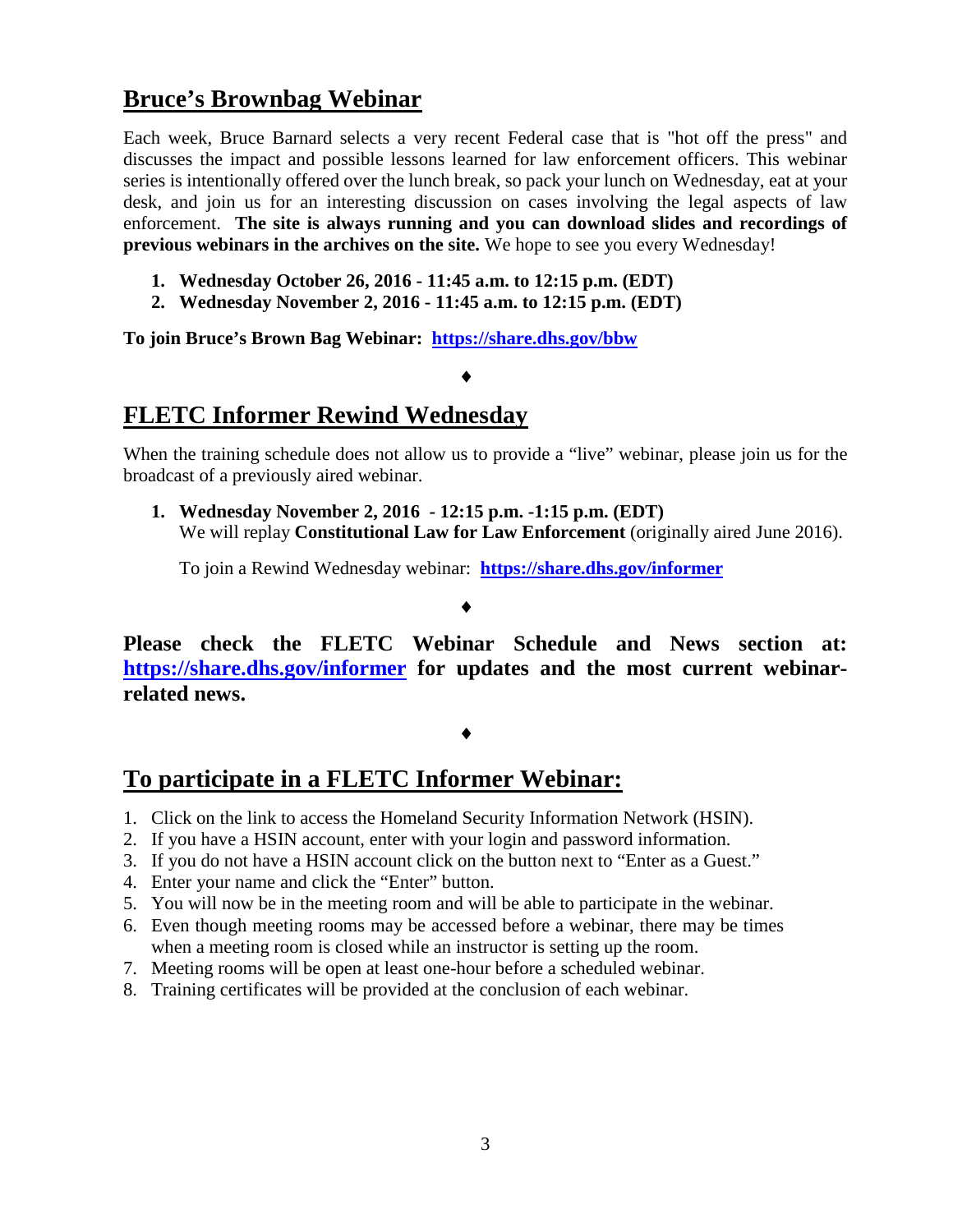# CASE SUMMARIES Circuit Courts of Appeal

# <span id="page-3-1"></span><span id="page-3-0"></span>**Third Circuit**

### <span id="page-3-2"></span>**Johnson v. City of Philadelphia, 2016 U.S. App. LEXIS 17138 (3d Cir. Pa. Sept. 20, 2016)**

Officer Dempsey was on patrol at 2:00 a.m., when he received a report that a naked man was at a nearby intersection standing in the street. Dempsey and two other patrol officers responded to the call, but found no one. Around 5:30 a.m., Dempsey responded to another call about a naked man on the same block, but again found no one.

At approximately 6:00 a.m., a passing motorist told Officer Dempsey that a naked man was at a nearby intersection standing in the street. Officer Dempsey went to the location and saw a naked man, later identified as Kenyado Newsuan, standing in front of a residence. Dempsey estimated Newsuan to be six feet tall and 220 pounds. Dempsey did not contact his dispatch to report that he had encountered Newsuan or stopped his patrol car. As Newsuan walked toward the residence, Dempsey exited his car with his taser in his hand and told Newsuan to "come here." In response, Newsuan began screaming and shouting obscenities at Dempsey and flailing his arms around. Dempsey could see that Newsuan was completely naked and had nothing in his hands. Dempsey told Newsuan to "come here" several times, but Newsuan ignored him and continued to walk toward the residence. Newsuan entered the residence, but emerged a few seconds later. Newsuan was still naked and Dempsey could see that he did not have a weapon.

Upon emerging from the residence, Newsuan began running toward Dempsey and yelling. Dempsey gave Newsuan two verbal commands to stop. When Newsuan was five feet away, Dempsey fired his taser into Newsuan's chest. Newsuan kept coming forward and grabbed Dempsey's shirt. A violent struggle ensued. Newsuan struck Dempsey in the head multiple times, threw Dempsey up against a parked van, and then pushed him into a parked SUV. As they were wrestling against the SUV, Newsuan reached for Dempsey's service weapon. Dempsey removed the gun from its holster, wedged it between his body and Newsuan's, and, from a distance of no more than two inches, fired two shots into Newsuan's chest. Newsuan attempted to reach for the gun, and Dempsey shot him again in the chest. Still grappling, Newsuan reached for the gun again, and Dempsey shot him again. Newsuan collapsed face down and died.

Johnson, representing Newsuan's estate, filed suit under *42 U.S.C. § 1983*, alleging, among other things, that Officer Dempsey used excessive force against Newsuan in violation of the *Fourth Amendment*.

A claim that a police officer used excessive force during a seizure is analyzed under the *Fourth Amendment's* objective reasonableness standard. There was no dispute that Dempsey seized Newsuan for *Fourth Amendment* purposes when he shot and killed him. The issue was whether Dempsey's use of force was objectively reasonable under the totality of the circumstances.

First, the court concluded that once Newsuan began reaching for Dempsey's gun, Dempsey was justified in using deadly force to defend himself. Three witnesses to the altercation testified that Newsuan rushed at Dempsey, began violently grappling with him, and slammed Dempsey into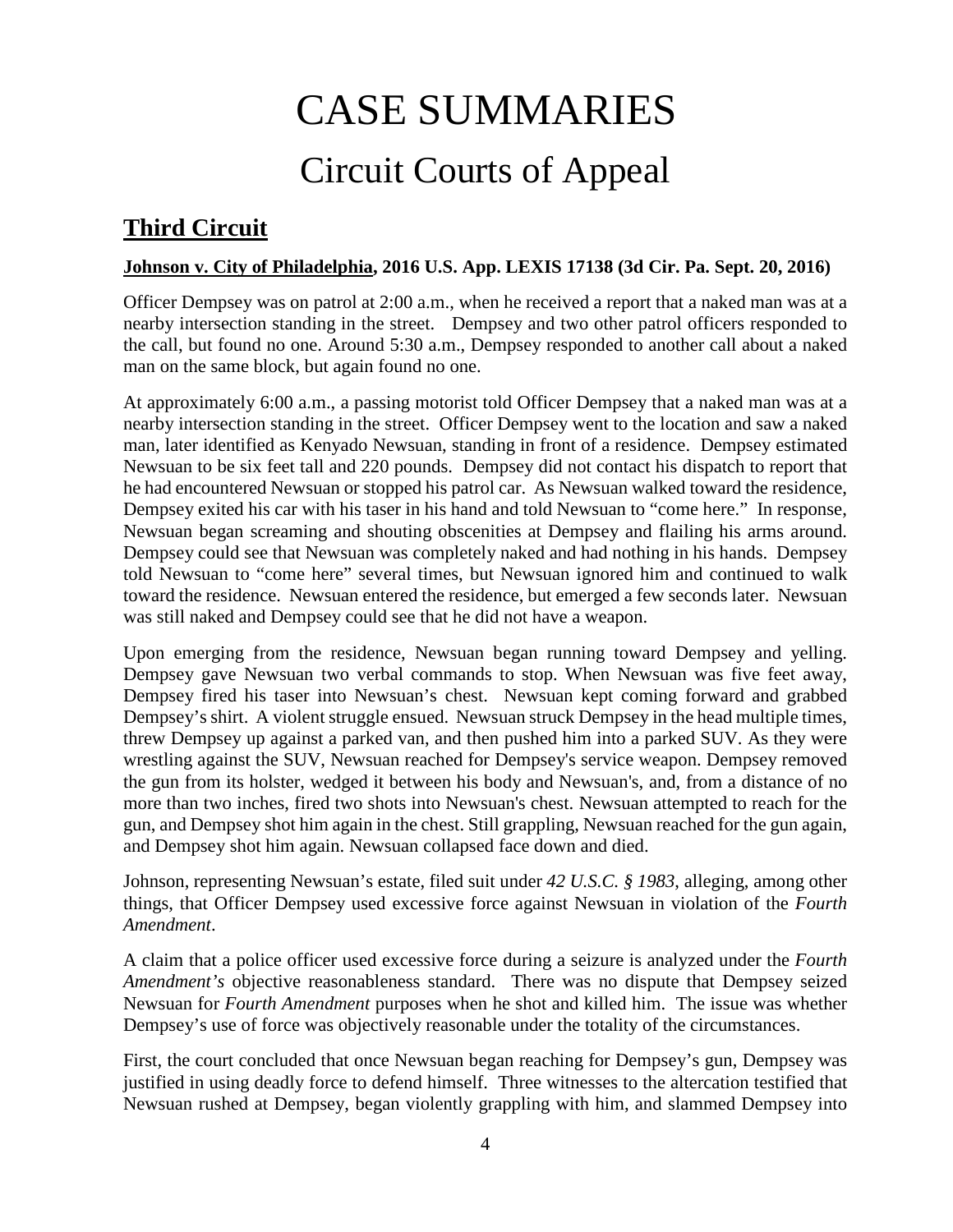multiple cars. All three witnesses agreed that Newsuan then attempted to grab Dempsey's gun out of its holster. At this point, there was a serious risk that Newsuan would kill Dempsey, and no reasonable juror could conclude that it was unreasonable for Dempsey to shoot Newsuan.

Next, the court noted that a proper *Fourth Amendment* analysis required it to assess not only the reasonableness of Dempsey's actions at the moment of the shooting, but the totality of the circumstances leading up to the shooting.

The plaintiff argued that even if Dempsey was justified in shooting Newsuan after he was attacked, the seizure as a whole was unreasonable because Dempsey should never have confronted Newsuan in the first place. The plaintiff supported this argument by citing a Philadelphia Police Department directive that instructs officers who encounter severely mentally disabled persons, including persons experiencing drug-induced psychosis, to wait for back up, to attempt to deescalate the situation through conversation, and to retreat rather than resort to force.

The plaintiff argued that Dempsey knew or should have known that Newsuan was obviously mentally disturbed, as Dempsey saw that Newsuan was naked and unarmed. In addition, the plaintiff pointed out that Dempsey had responded to two prior calls to the same area concerning a naked man standing in the street without receiving any indication that the man was endangering or threatening people. As a result, the plaintiff claimed that under these circumstances it was unreasonable for Dempsey to ignore departmental policy by initiating a one-on-one encounter with Newsuan.

The court disagreed. First, the court did not reject the plaintiff's argument that official police department policies may be considered when determining the reasonableness of an officer's use of force.<sup>[1](#page-4-0)</sup> Second, the court noted that the totality of the circumstances analysis should include whether the officer's own reckless or deliberate conduct unreasonably created the need to use deadly force.

However, the court concluded it did not need to address these issues. Whether or not Dempsey acted unreasonably at the outset of his encounter with Newsuan, the plaintiff must still prove that Dempsey's allegedly unconstitutional actions proximately caused Newsuan's death. Under ordinary tort principles, a superseding cause breaks the chain of proximate causation, and the Third Circuit has recognized that this principle limits *Section 1983* liability for an officer's use of force even where the officer's initial actions violate the *Fourth Amendment*. Here, the court concluded that Newsuan's violent, precipitate, and illegal attack on Officer Dempsey severed any causal connection between Dempsey's initial actions and his subsequent use of deadly force during the struggle in the street. Consequently, the court held that Newsuan's life-threatening assault, coupled with his attempt to gain control of Dempsey's gun, was the direct cause of his death.

While the court held that Officer Dempsey did not violate the *Fourth Amendment* during his encounter with Newsuan, it is worth noting the court's concluding comments.<sup>[2](#page-4-1)</sup>

<span id="page-4-0"></span> $<sup>1</sup>$  The court recognized that the federal circuit courts of appeal are split on the question of whether police department</sup> policies may be used to assess whether a seizure is reasonable under the *Fourth Amendment*.

<span id="page-4-1"></span><sup>&</sup>lt;sup>2</sup> The question of proximate causation in this case is made straightforward by the exceptional circumstances presented--namely, a sudden, unexpected attack that instantly forced the officer into a defensive fight for his life. As discussed above, that rupture in the chain of events, coupled with the extraordinary violence of Newsuan's assault, makes the *Fourth Amendment* reasonableness analysis similarly straightforward. Given the extreme facts of this case, our opinion should not be misread to broadly immunize police officers from *Fourth Amendment* liability whenever a mentally disturbed person threatens an officer's physical safety. Depending on the severity and immediacy of the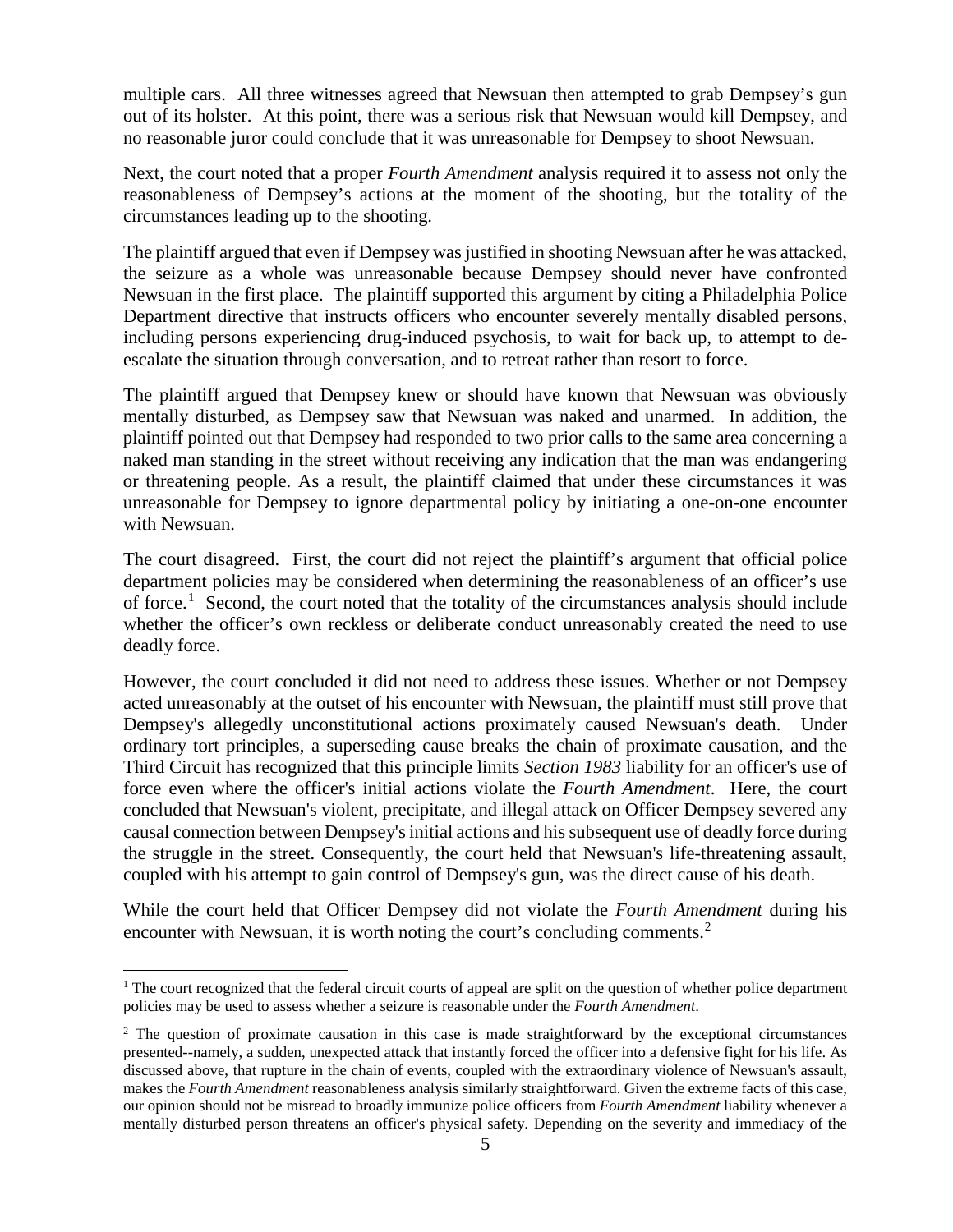For the court's opinion: [http://cases.justia.com/federal/appellate-courts/ca3/15-2346/15-2346-](http://cases.justia.com/federal/appellate-courts/ca3/15-2346/15-2346-2016-09-20.pdf?ts=1474390846) [2016-09-20.pdf?ts=1474390846](http://cases.justia.com/federal/appellate-courts/ca3/15-2346/15-2346-2016-09-20.pdf?ts=1474390846)

\*\*\*\*\*

# <span id="page-5-0"></span>**Fifth Circuit**

### <span id="page-5-1"></span>**United States v. Toussaint, 2016 U.S. App. LEXIS 17357 (5th Cir. La. Sept. 22, 2016)**

While monitoring a wiretap, an FBI agent overheard a suspected gang-member issue an order to kill Toussaint, who was said to be in a specific neighborhood driving a silver Infiniti. The agent immediately contacted a local police officer, who met with several other officers to discuss how they should attempt to locate and warn Toussaint. After their meeting, the officers went to the neighborhood mentioned in the wiretap and searched for silver Infinitis. As they were leaving the neighborhood, the officers saw a silver Infiniti. The officers followed the vehicle, determined it was travelling over the speed limit, and pulled it over. When the vehicle pulled over, the driver, Toussaint, fled from the officers on foot. After a brief chase, the officers caught Toussaint and arrested him. The officers searched Toussaint incident to arrest and recovered a 9mm pistol and a bag of crack cocaine. By this time, approximately forty-five minutes had elapsed between the initial threat overheard on the wiretap and the stop of Toussaint's vehicle.

The government charged Toussaint with drug and firearm violations.

Toussaint filed a motion to suppress the evidence the officers seized as a result of the stop. The district court granted the motion, and the government appealed.

The Court of Appeals reversed the district court. The emergency-aid exception to the *Fourth Amendment's* warrant requirement allows officers to conduct warrantless searches or seizures when exigent circumstances exist. One recognized exigent circumstance is the need to assist persons who are seriously injured or threatened with serious injury. While the vast majority of cases have involved warrantless entries into homes, the court found no logical difference with extending this exception to vehicle stops. As a result, in a case of first impression, the court held that the emergency aid exception can be used to justify a traffic stop under the proper circumstances.

The court then held that the emergency-aid exception applied in this case; therefore, the officers were justified in stopping Toussaint. Here, the officers received what all parties agreed was a credible threat against a specific individual, who was located within a specific area of the city and was driving a specific vehicle. The court held that it was reasonable for the officers to believe the

 $\overline{a}$ threat and any potential risk to public safety posed by an officer's delayed action, it may be appropriate for an officer to retreat or await backup when encountering a mentally disturbed individual. It may also be appropriate for the officer to attempt to de-escalate an encounter to eliminate the need for force or to reduce the amount of force necessary to control an individual. Nor should it be assumed that mentally disturbed persons are so inherently unpredictable that their reactions will always sever the chain of causation between an officer's initial actions and a subsequent use of force. If a plaintiff produces competent evidence that persons who have certain illnesses or who are under the influence of certain substances are likely to respond to particular police actions in a particular way that may be sufficient to create a jury issue on causation. And of course, nothing we say today should discourage police departments and municipalities from devising and rigorously enforcing policies to make tragic events like this one less likely. The facts of this case, however, are extraordinary. Whatever the *Fourth Amendment* requires of officers encountering emotionally or mentally disturbed individuals, it does not oblige an officer to passively endure a lifethreatening physical assault, regardless of the assailant's mental state.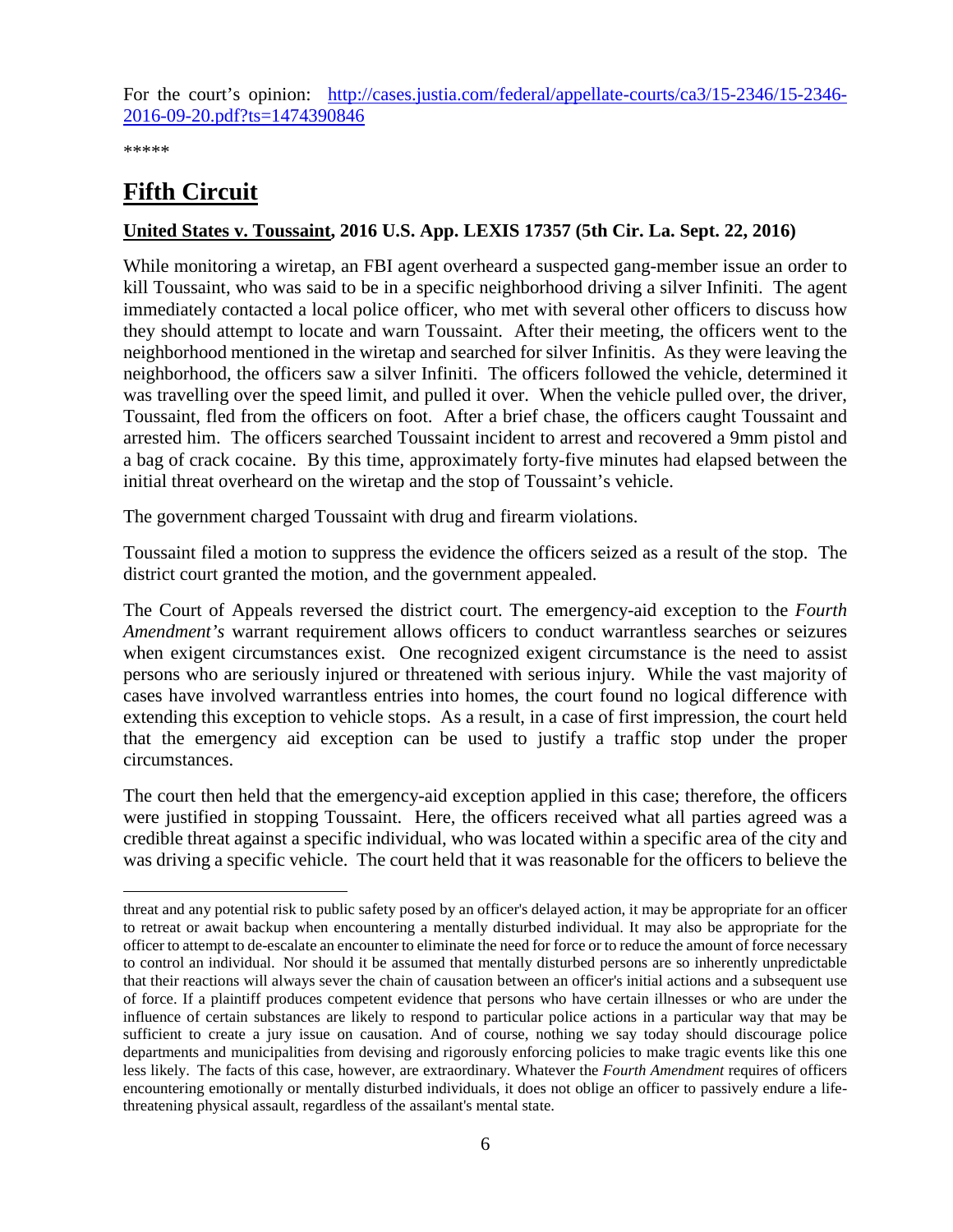threat on Toussaint's life had not ended within the forty-five minutes it took to locate him; therefore, the emergency still existed that justified the traffic stop.

For the court's opinion: [http://cases.justia.com/federal/appellate-courts/ca5/15-30748/15-30748-](http://cases.justia.com/federal/appellate-courts/ca5/15-30748/15-30748-2016-09-22.pdf?ts=1474587032) [2016-09-22.pdf?ts=1474587032](http://cases.justia.com/federal/appellate-courts/ca5/15-30748/15-30748-2016-09-22.pdf?ts=1474587032)

\*\*\*\*\*

# <span id="page-6-0"></span>**Sixth Circuit**

### <span id="page-6-1"></span>**United States v. Calvetti, 2016 U.S. App. LEXIS 16496 (6th Cir. Mich. Sept. 8, 2016)**

During a traffic stop, an officer seized sixteen kilograms of cocaine from the vehicle in which Cortez and Calvetti were travelling. The officer arrested the pair and transported them to the U.S. Drug Enforcement Administration (DEA) field office for questioning.

At the DEA office, an agent advised Calvetti of her *Miranda* rights. Calvetti signed a *Miranda*rights form indicating that she understood her rights, but she did not want to answer questions. Nevertheless, agents questioned Calvetti. Among other things, the agents asked Calvetti about her residence. A short time later, Calvetti signed a consent-to-search form for her residence. The agents searched Calvetti's residence and found drug-packaging materials similar to those that had been used to wrap the cocaine seized from her vehicle.

The government charged Cortez and Calvetti with two drug offenses.

Calvetti filed a motion to suppress the statements she made to the agents and the evidence seized from her residence, arguing that the agents violated her *Miranda* rights.

If a defendant invokes the right to remain silent before or during an interrogation, questioning must stop. Here, the court held that Calvetti clearly and unambiguously invoked her right to remain silent by signing her name on the "No" signature line below the question, "Are you willing to answer some questions?" However, after seeing Calvetti's "No" signature on the *Miranda*waiver form, the agents asked her questions anyway.

Calvetti also argued the evidence seized from her residence should have been suppressed because the *Miranda* violation tainted her consent to search.

The court noted that *Miranda* warnings are not independent rights, but stem from the *Fifth Amendment* right against self incrimination. The right against self incrimination protects a person from being compelled to testify against himself, or otherwise provide the government with evidence that is testimonial, or communicative in nature. To be testimonial, a person's communication must convey a "factual assertion," or disclose information.

The court concluded that giving consent to search is not a testimonial statement because it does not convey a factual assertion or disclose information. As a result, the court held that a person's consent to search is not a statement protected by the self incrimination clause of the *Fifth Amendment*. Consequently, the violation of Calvetti's right to remain silent did not provide a basis for suppressing the evidence seized at her residence arising out of her consent to search.

The court also held that Calvetti's consent was obtained voluntarily. Although Calvetti told the officer during the traffic stop that she had been driving for twenty-four hours, she never complained of sleep deprivation, or said that she was tired, confused, or uncomfortable.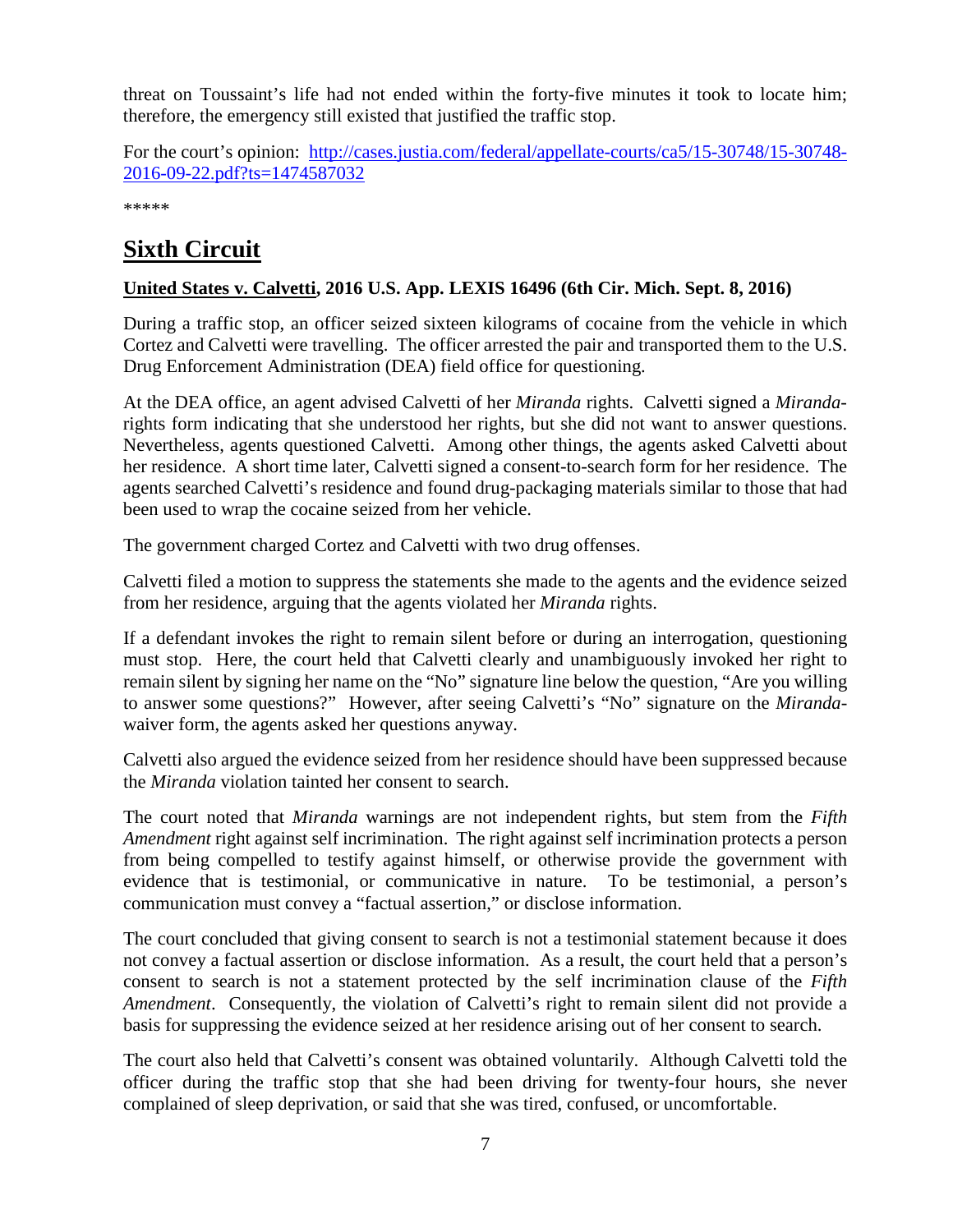Finally, Calvetti argued the evidence seized from her residence should have been suppressed because she did not know that she could refuse the agents' request for consent.

The court disagreed. The Supreme Court has rejected the argument that consent cannot be valid unless the defendant knows that he has the right to refuse the request. Here, the consent-to-search form that Calvetti signed indicated that Calvetti "freely consented" to the search and had "not been threatened, nor forced in any way."

Calvetti and Cortez also filed a joint motion to suppress the cocaine seized from their vehicle, arguing that the officers lacked reasonable suspicion to prolong the traffic stop.

The court disagreed. First, Calvetti and Cortez claimed they were moving to Michigan and they had been driving for twenty-four straight hours, but their vehicle contained a small amount of luggage. Second, the pair had criminal histories, which included drug-related offenses. Third, Calvetti appeared to be extremely nervous and gave inconsistent statements as to whether she owned the vehicle. Consequently, the court held these factors gave the officers reasonable suspicion to extend the duration of the initial stop to question Calvetti and Cortez further.

For the court's opinion: [http://cases.justia.com/federal/appellate-courts/ca6/15-1526/15-1526-](http://cases.justia.com/federal/appellate-courts/ca6/15-1526/15-1526-2016-09-08.pdf?ts=1473354197) [2016-09-08.pdf?ts=1473354197](http://cases.justia.com/federal/appellate-courts/ca6/15-1526/15-1526-2016-09-08.pdf?ts=1473354197)

\*\*\*\*\*

# <span id="page-7-0"></span>**Seventh Circuit**

### <span id="page-7-1"></span>**United States v. Wright, 2016 U.S. App. LEXIS 17429 (7th Cir. Ill. Sept. 23, 2016)**

Police officers responded to a domestic dispute between Wright and Leslie Hamilton. In their incident report, the officers noted that Hamilton called Wright a "pedophile" during the altercation.

The next day, an officer who specialized in handling crimes against children, reviewed the officers' report. Concerned about Hamilton's use of the word "pedophile," the officer contacted Hamilton and requested a meeting.

Hamilton met with the officer and told him that Wright used his cell phone to visit a website that the officer knew featured pornographic images of underage girls. Hamilton also told the officer that she saw a video with a "disturbing title" on the family's home computer. Hamilton then gave the officer consent to search the couple's apartment and computers for evidence of child pornography.

When the officer arrived at the apartment, Hamilton let him in using her key. Once inside, the officer saw a desktop computer on the living-room floor connected to a flat-screen television. Hamilton told the officer the computer belonged to Wright; however, it was used as a family computer, and anytime she or her children wanted to use it, they did. Hamilton told the officer she used the computer to watch movies, play games, check the children's grades, and store workrelated documents. The officer "previewed" the desktop computer's hard drive by connecting it to his own laptop, a standard forensic procedure that allows investigators to view the drive's contents without altering it. This preview revealed images of child pornography. Hamilton then gave the officer consent to seize the computer for further investigation. A subsequent forensic analysis of the computer revealed images and videos containing child pornography.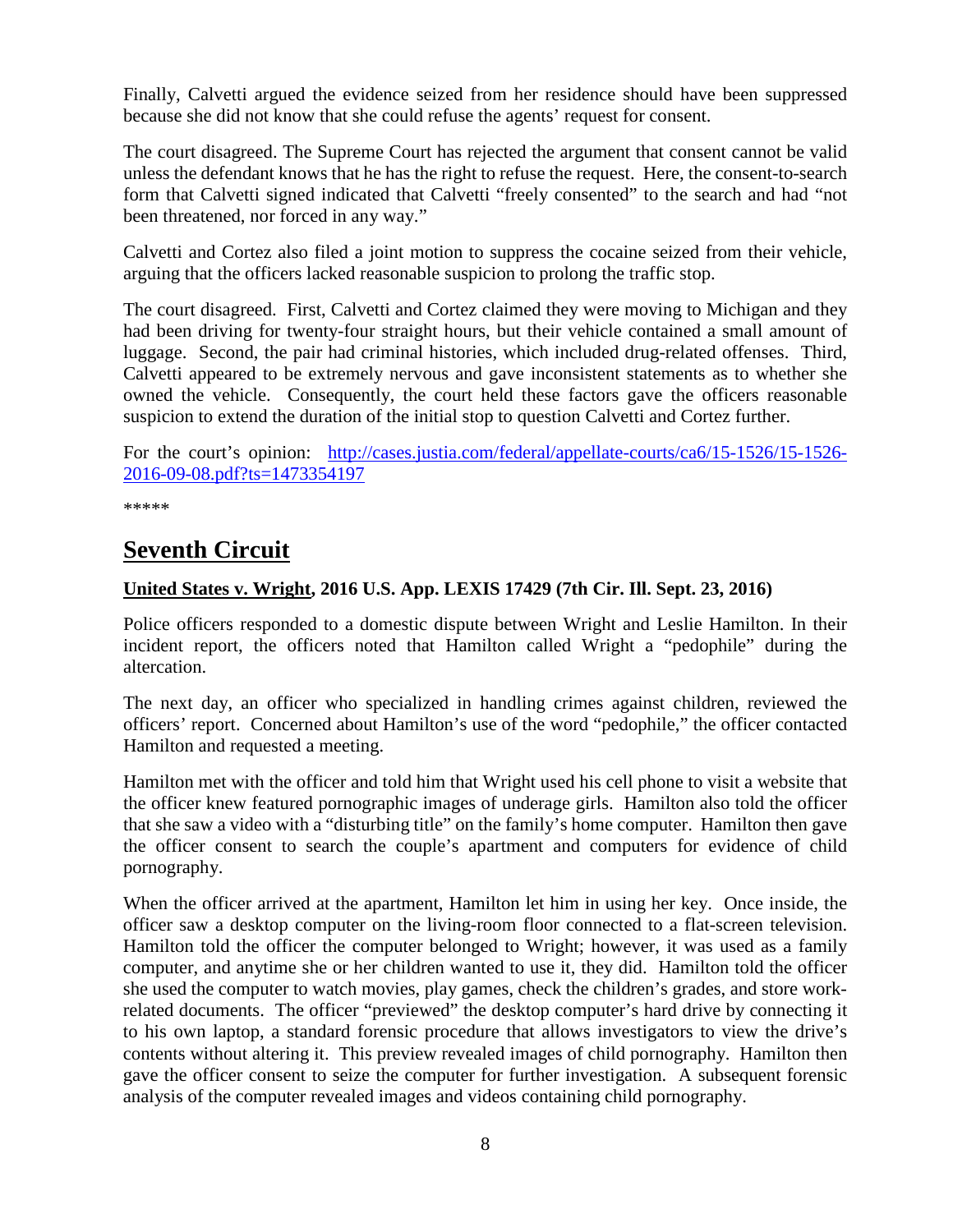The government indicted Wright on child-pornography and child exploitation charges.

Wright filed a motion to suppress the evidence recovered from the computer, arguing that Hamilton did not have the authority to grant the officer consent to search his computer.

The court disagreed. Consent may be obtained from the defendant or from a third party who exercises common authority over the property to be searched. Common authority does not require the exercise of an ownership interest in the property, but instead it rests upon mutual use of the property by persons generally having joint access or control over it. The premise of this rule is that a defendant who allows another person to use his property assumes the risk that the person will allow others to access the property.

Here, the court held that Hamilton's mutual use of, access to, and control over the computer established that she enjoyed common authority over it with Wright. First, the forensic analysis corroborated Hamilton's claim that she and her children freely used the computer, as the internet history revealed the computer had been used recently to view children's movies and games, as well as the login page at the children's school. Second, Wright left the computer in a common area of the apartment, leaving Hamilton with unrestricted access to it when he was not home. Consequently the court held that Hamilton had actual authority to grant the officer consent to search Wright's computer.

The court further held that Hamilton also exercised apparent authority over Wright's computer. Apparent authority exists if the facts available to an officer at the time of a search would allow a reasonable person to believe that the consenting party had authority over the property to be searched.

Here, the court found that what the officer saw at the apartment was consistent with Hamilton's claim that she and the children could use the computer at any time. Specifically, when the officer arrived at the apartment, the officer saw the computer on the living-room floor connected to the television. The officer also saw children's toys and women's clothes scattered around the room. As a result, the court held it was reasonable for the officer to conclude that Hamilton exercised common authority over Wright's computer.

For the court's opinion: [http://cases.justia.com/federal/appellate-courts/ca7/15-3109/15-3109-](http://cases.justia.com/federal/appellate-courts/ca7/15-3109/15-3109-2016-09-23.pdf?ts=1474668048) [2016-09-23.pdf?ts=1474668048](http://cases.justia.com/federal/appellate-courts/ca7/15-3109/15-3109-2016-09-23.pdf?ts=1474668048)

\*\*\*\*\*

# <span id="page-8-0"></span>**Ninth Circuit**

### <span id="page-8-1"></span>**United States v. Williams, 2016 U.S. App. LEXIS 17150 (9th Cir. Nev. Sept. 20, 2016)**

A man called a police hotline and reported that another man was sleeping inside a grey Ford, which was located in an apartment complex parking lot. The caller stated the man was a known drug dealer and did not live in the apartment complex. The caller provided his name, address and phone number. Two uniformed officers in a marked police car responded and saw the grey Ford in the parking lot. The officers turned on their patrol car's overhead lights, shining them inside the Ford. After the officers turned on their lights, a man, later identified as Williams, sat up in the driver's seat inside the Ford. Williams started the car, placed it in reverse and then quickly shifted the car back into park. By this time, both officers were approaching the Ford on foot. The officers ordered Williams out of the car and Williams complied. When the officers got within a few feet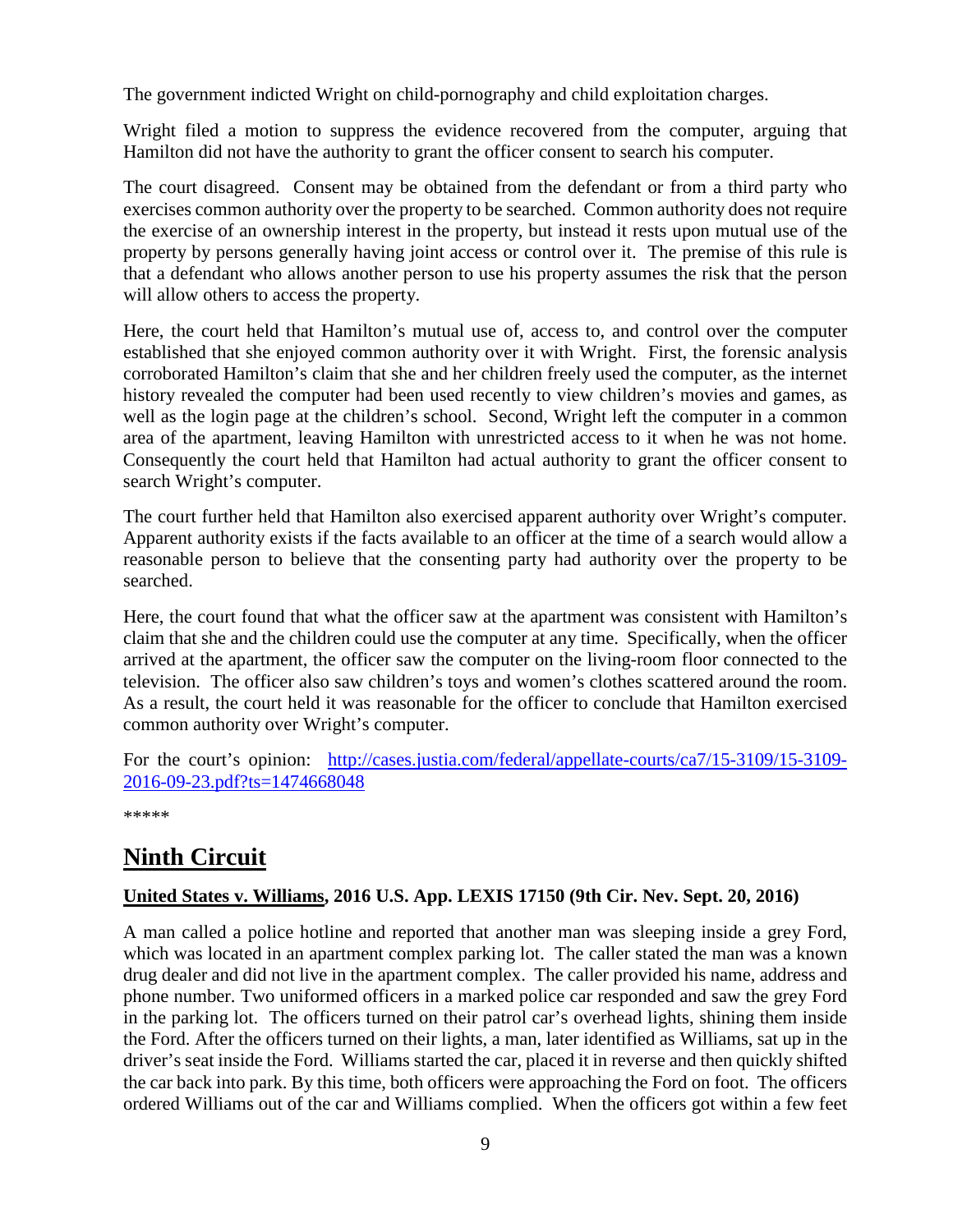of Williams, he ran away from them. The officers chased Williams who fell down and remained on the ground. One of the officers conducted a pat down of Williams' backside, handcuffed him, and then helped Williams to his feet. The officers brought Williams back to their patrol car and conducted a pat down of Williams' front side. An officer then reached into all of Williams' pockets. The officer found a plastic bag containing individually wrapped pieces of crack cocaine in Williams' right front pocket and over \$1,000 in cash in small denominations in Williams' left front pocket.

The officers brought Williams back to the parking lot where the Ford was still parked. With Williams handcuffed in the back of the patrol car, the officer searched the Ford. Inside the car, the officers found a purse that contained a handgun.

The government charged Williams with drug and firearm offenses.

Williams filed a motion to suppress the cocaine seized from his pocket and the handgun found during the search of the Ford.

The district court granted Williams' motion, and the government appealed.

The Ninth Circuit Court of Appeals reversed the district court. First, the court held that the officers had reasonable suspicion to conduct a *Terry* stop of Williams. A caller reported that Williams, a known drug dealer, was sleeping inside a car in the parking lot of an apartment complex in which Williams did not live. When the officers arrived, they saw a car matching the description in the location provided by the caller. The court found that the caller's tip was reliable, and that it alleged an ongoing crime, criminal trespass, by Williams. In addition, the officers' suspicion was increased when Williams started the car and shifted it into reverse after the officers shined their lights on his car.

Next, the court held that once the officers established reasonable suspicion to detain Williams, they had the right under *Nevada Revised Statue (N.R.S.) § 171.23* to determine his identity. However, instead of speaking with the officers, Williams fled; therefore, violating *N.R.S. § 199.280*, Nevada's obstruction statute. At this point, the court concluded the officers had probable cause to arrest Williams. The court reiterated that the officers did not arrest Williams solely because he ran from them, but because he ran from the officers after the officers had reasonable suspicion to detain him to ascertain his identity. Consequently, the court held the officers conducted a valid search incident to arrest when they searched Williams' pockets and found the crack cocaine and cash.

Finally, the court held the warrantless search of Williams' car was lawful under the automobile exception to the *Fourth Amendment's* warrant requirement. Officers may conduct a warrantless search of an automobile, including containers within it, when the officers establish probable cause that the vehicle contains contraband or evidence of criminal activity. Based on the information the officers had before they arrested Williams and the contraband they found after arresting Williams, the court held the officers had probable cause to believe that Williams' car contained further contraband or other evidence of drug dealing.

For the court's opinion: [http://cases.justia.com/federal/appellate-courts/ca9/15-10008/15-10008-](http://cases.justia.com/federal/appellate-courts/ca9/15-10008/15-10008-2016-09-20.pdf?ts=1474391082) [2016-09-20.pdf?ts=1474391082](http://cases.justia.com/federal/appellate-courts/ca9/15-10008/15-10008-2016-09-20.pdf?ts=1474391082)

\*\*\*\*\*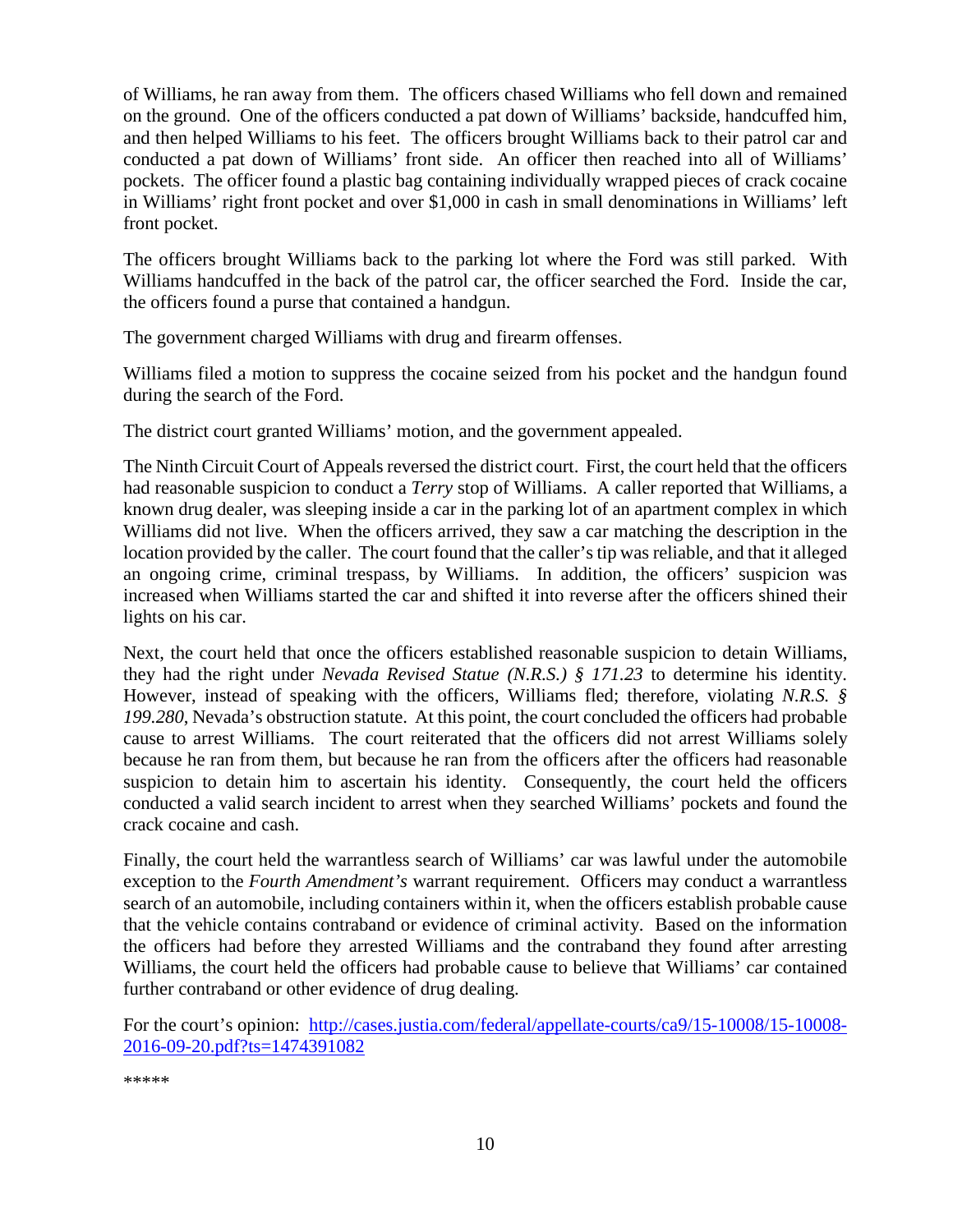# Fourth Amendment Crossword Puzzle

<span id="page-10-0"></span>

| $\overline{\phantom{a}}$ |
|--------------------------|
|                          |
|                          |
|                          |
| <b>14</b>                |
|                          |
| 19                       |
|                          |
|                          |
|                          |
| 26                       |
|                          |
|                          |
|                          |

#### **ACROSS**

- 1. The *Fourth Amendment* protects the people from this type of action.
- 5. The burden of proof to justify a *Terry* Stop, *Terry* Frisk, or protective sweep. (Abbr.)
- 6. The name of an investigative detention that begins with "*Terry*" and ends with \_\_\_\_\_\_\_\_ [one word].
- 8. Law enforcement officers cannot use this in routine law enforcement activities except to identify someone suspected of a crime.
- 10. An exception to the exclusionary rule may do this to the evidence.
- 13. Someone attempting to do this to evidence located in a home may justify going inside without a warrant.
- 14. An expectation of privacy is probably not reasonable if it can be seen on or heard on this household item. (Abbr.)
- 15. This signal from a ship may justify an emergency search of the vessel.
- 17. A search for weapons.
- 20. Most search warrants are executed at this time.
- 22. Whether a warrant is required under the *Carroll Doctrine*?
- 23. A reasonable expectation of privacy would begin here at check-in, and end at check-out.
- 24. This person can establish probable cause if he is credible and has a basis of knowledge. (Abbr.)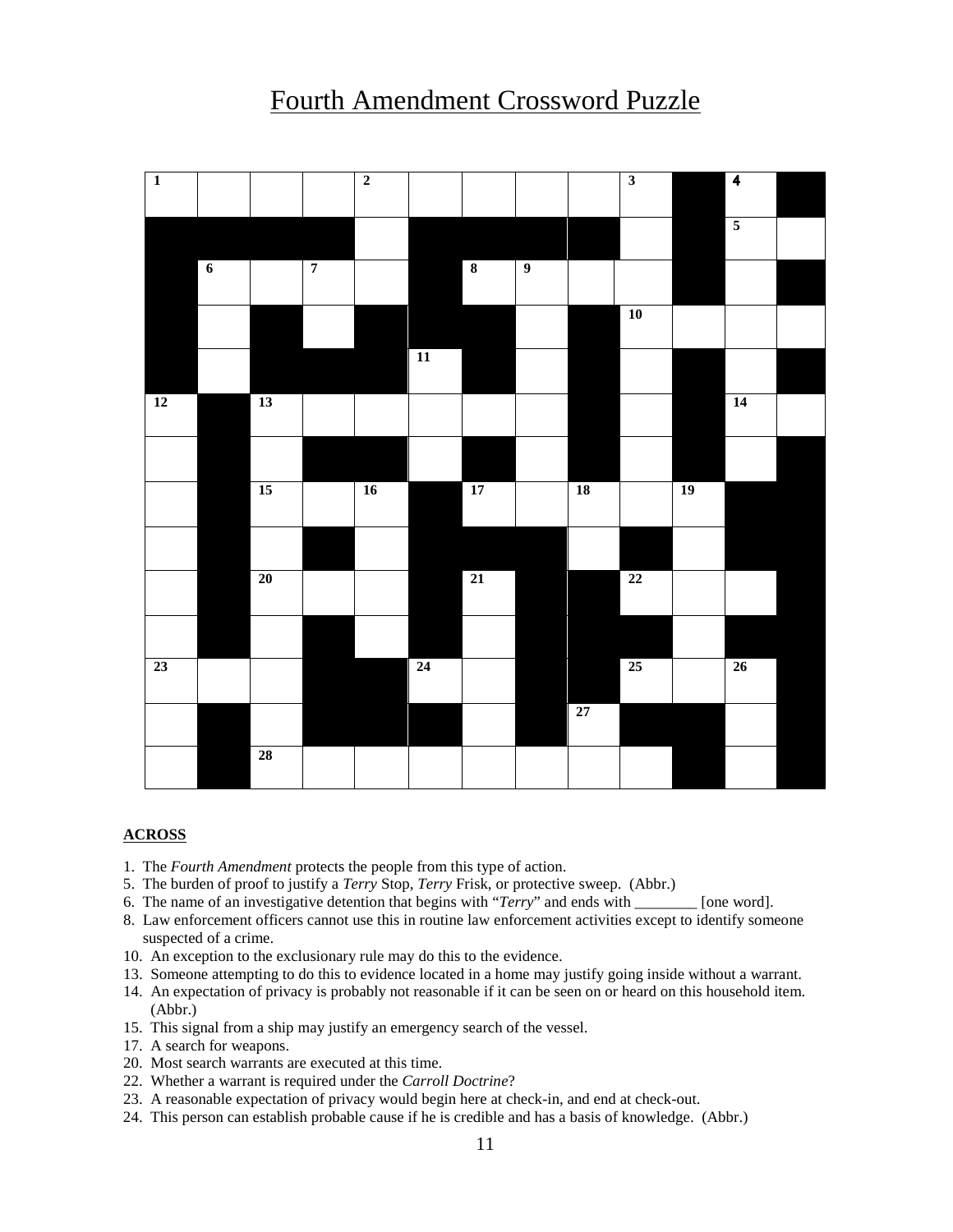- 25. Trustworthy information that members of this group committed a crime in a certain location may allow officers to focus their investigation on white Caucasians. (Abbr.)
- 28. A search based on hot pursuit, destruction of the evidence, or an emergency.

### **DOWN**

- 2. A government intrusion into this is a search. (Abbr.)
- 3. May also be a search when done on a suspect's *person, house, papers, or effects*.
- 4. This type of action does not trigger the *Fourth Amendment*.
- 6. Should follow a custodial arrest. (Abbr.)
- 7. The proper conjunction between two words that describe when an officer can search: She needs a warrant \_\_\_ exception to the warrant requirement.
- 9. A question to think about before conducting a consent search: Does the person have actual authority over the place, or does it at least *Delay* [one word] that he does?
- 11. This type of pursuit may excuse a search warrant.
- 12. An inspection is considered to be this if the officer does not have a search warrant.
- 13. An arrest warrant will allow an officer to go inside this type of place when it's reasonable to believe the arrestee is there.
- 16. Corroborating what an anonymous informant \_\_\_ [one word] may establish probable cause.
- 18. Race, gender, and transgender may be used to \_\_\_ [abbr.] someone suspected of a crime.
- 19. A Fourth Amendment requirement before entering a dwelling that ends with "Announce."
- 21. Something that could be seized during a frisk.
- 26. A warrant or an exception is like a \_\_\_ [one word] into a place where someone has a reasonable expectation of privacy.
- 27. It's not capable of precise definition, but is specifically mentioned in the *Fourth Amendment*. (Abbr.)

Send comments / suggestions to:

Tim Miller, Legal Division, Federal Law Enforcement Training Center: Tim.Miller@dhs.gov